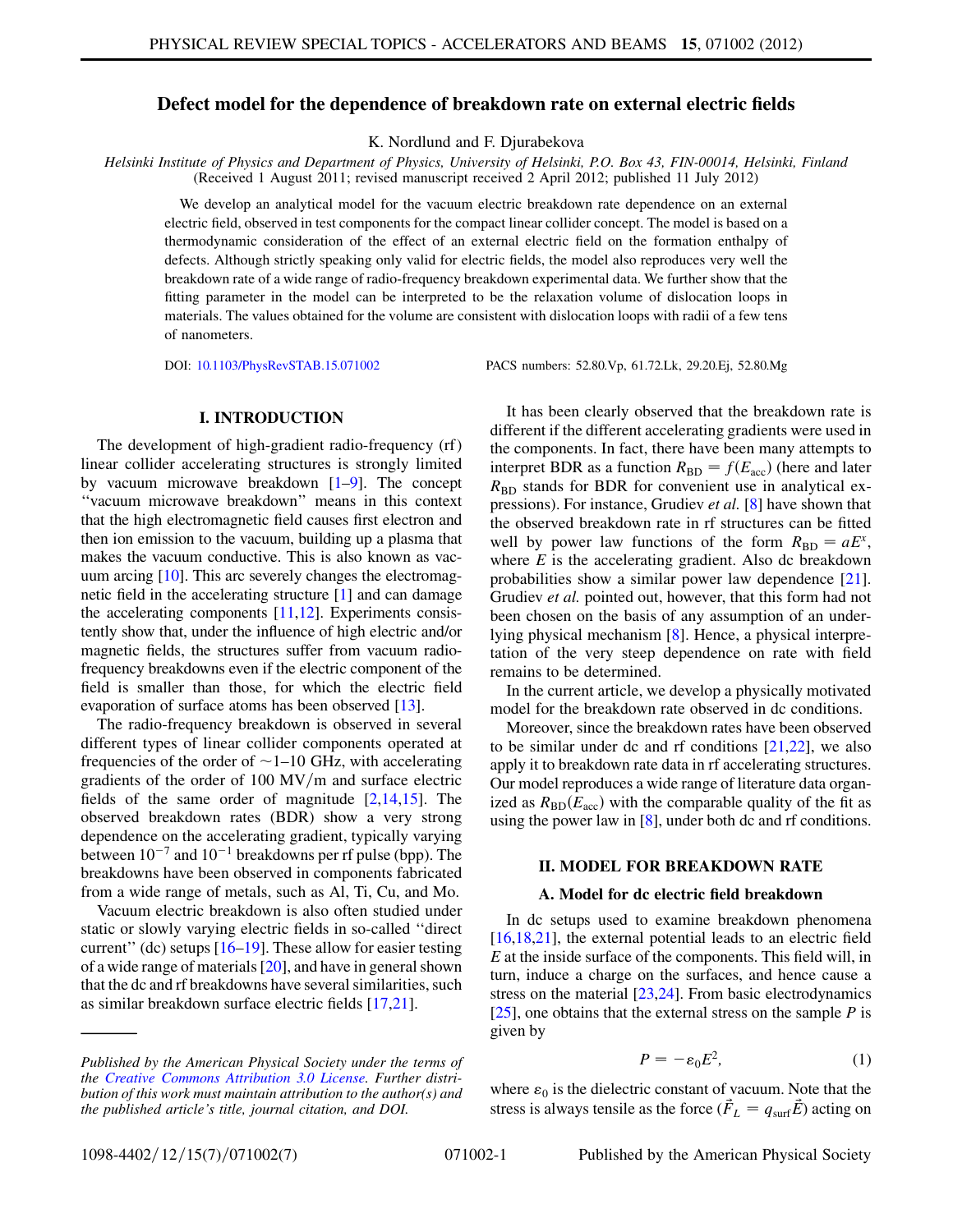the charged surface is independent on the direction of the field and always directed from the surface [\[24](#page-6-12)].

We have shown previously that one possible mechanism for the onset of electrical breakdown is the growth of tips under the electric field by dislocation-induced mass transport to the surface  $[18,24]$  $[18,24]$  $[18,24]$  $[18,24]$  $[18,24]$ . If we assume that this dislocation-based mechanism (or a mechanism based on other dislocation reactions or crystallographic defects) is mainly responsible for the triggering of breakdown, we can consider the process from the thermodynamics point of view [\[26,](#page-6-14)[27\]](#page-6-15). In thermodynamic equilibrium, the Gibbs free energy change [[26](#page-6-14),[28](#page-6-16)] when a defect is formed can be written

$$
G^f = H^f + TS^{f,\text{tot}},\tag{2}
$$

where  $H<sup>f</sup>$  is the formation enthalpy, and  $S<sup>f,tot</sup>$  the total formation entropy of the defect [[29](#page-6-17)]. The formation enthalpy consists of the formation energy  $E<sup>f</sup>$  and a term proportional to the internal pressure (stress)  $\sigma$  in the crystal

$$
H^f = E^f + P\Delta V = E^f - \sigma \Delta V \tag{3}
$$

<span id="page-1-0"></span>(since  $P = -\sigma$ ), where  $\Delta V$  is the relaxation volume of the defect. The formation entropy can be divided into a vibradefect. The formation entropy can be divided into a vibrational and configurational part,  $S^{f, \text{tot}} = S^{f, \text{vib}} + S^{f, \text{con}}$ . Minimization of the configurational entropy [[26](#page-6-14)] leads to an expression for the defect concentration [\[29–](#page-6-17)[32](#page-6-18)]

$$
c = g e^{S^f/k_B} e^{-H^f/k_B T}
$$
 (4)

$$
= c_0 e^{-E^f/k_B T} e^{\sigma \Delta V/k_B T}, \tag{5}
$$

<span id="page-1-4"></span>where  $k_B$  is Boltzmann's constant and g is the number of crystallographically equivalent permutations of a given defect structure. The notation has been simplified by rewriting  $S^f = S^{f,\text{vib}}$ .  $c_0$  is a frequently used prefactor that includes the g and  $S^f$  terms [[29](#page-6-17)[,32](#page-6-18)].

The relaxation volume of interstitial-type defects has a positive value ( $\Delta V > 0$ ). Strictly speaking, both  $\sigma$  and  $\Delta V$ are direction-dependent tensors and thus the product of these quantities will have a complex shape. We will, however, focus for simplicity on a product of two scalar values not taking into account possible directional differences due to the crystal structure, since we do not aim presently at a quantitative description of the process for specific defects.

Since the pressure applied to the material in the considered case is a tensile stress with  $P \le 0$  and  $\Delta V$  as mentioned above is positive, the product  $\sigma \Delta V$  will have a positive sign. The enthalpy of formation of the defect of this type  $H^f = E^f - \sigma \Delta V$  clearly decreases with increas-<br>ing stress, provided the defect relaxation volume does ing stress, provided the defect relaxation volume does not change. A decreasing  $H<sup>f</sup>$  leads to an increasing defect concentration [Eq. [\(5\)](#page-1-0)], i.e., interstitial-type defect formation becomes easier with increasing tensile stress.

If the breakdown is caused by dislocations (or other defects), it is reasonable to assume that the breakdown rate is proportional to the dislocation concentration  $c$ . Then inserting Eq.  $(1)$  $(1)$  into Eq.  $(5)$  $(5)$  (omitting the vector notation), grouping terms that are not dependent on the electric field, and inserting a prefactor  $a'$ , we obtain

$$
R_{\rm BD} = a' c_0 e^{-E^f/k_B T} e^{\varepsilon_0 E^2 \Delta V/k_B T}
$$
 (6)

$$
=ae^{\varepsilon_0 E^2\Delta V/k_B T}.\t(7)
$$

<span id="page-1-3"></span><span id="page-1-1"></span>The prefactor  $a'$  is necessary since  $R_{BD}$  is a macroscopic quantity and hence will depend on also purely macroscopic quantities such as the size of the system subject to the electric field. To simplify the expression, we introduce  $a = a' c_0 e^{-E'/k_B T}$ . In the current context we use a as a free<br>parameter, adjusted by fitting the functional shape to the parameter, adjusted by fitting the functional shape to the experimental results, in order to follow the main functional behavior with electric field  $\propto f[\exp(E^2)]$  or temperature T.

### B. Relation to rf conditions

Although the model presented above is strictly valid only for electric fields, it is of interest to attempt to apply it also for the rf accelerating structures. In these the breakdowns are related to both electric  $E$  and magnetic  $B$  field components of the electromagnetic wave.

Experimentally the maximum breakdown rate is observed to be related to the peak value of a quantity referred to as the modified Poynting vector [[8\]](#page-5-5). This and other studies  $[9]$  indicate that both E and B play a role in the breakdown process. However, E at the maximum Poynting vector is only  $\sim$  20% lower than at maximum electric field, and it has already been observed that there is a strong correlation between the electric field and breakdown rate (see e.g.  $[2,4,7-9,21,22,33]$  $[2,4,7-9,21,22,33]$  $[2,4,7-9,21,22,33]$  $[2,4,7-9,21,22,33]$  $[2,4,7-9,21,22,33]$  $[2,4,7-9,21,22,33]$  $[2,4,7-9,21,22,33]$  $[2,4,7-9,21,22,33]$  $[2,4,7-9,21,22,33]$  $[2,4,7-9,21,22,33]$  $[2,4,7-9,21,22,33]$ ). Following these works, at this stage of the model development we analyze the breakdowns as a function of E field only.

We note that by analysis of the local stress at the surface from both electric and magnetic fields, it should be possible to extend the model to explicitly include both components of the rf fields. Moreover, if the local stress is known everywhere in an rf accelerating structure, one could apply the model as an integral average over the surface. However, such calculations are beyond the scope of the current paper, where the aim is mainly to present the basic concept of a possible relation between stress and breakdown rate.

In terms of using electric field, it is important to note that breakdown rate data is frequently provided as a function of the accelerating gradient  $E_{\text{acc}}$  rather than the surface electric field  $E$  used in the model. These quantities are, however, related to each other, and typically the maximum surface electric field in a component  $E = \eta E_{\text{acc}}$ , where  $\eta$ <br>typically is  $\approx 2.12, 15, 341$ . Thus the breakdown rate can be typically is  $\approx 2$  $\approx 2$  [2,[15](#page-6-3),[34](#page-6-20)]. Thus the breakdown rate can be rewritten as

<span id="page-1-2"></span>
$$
R_{\rm BD} = a e^{\varepsilon_0 (\eta E_{\rm acc})^2 \Delta V / k_B T}.
$$
 (8)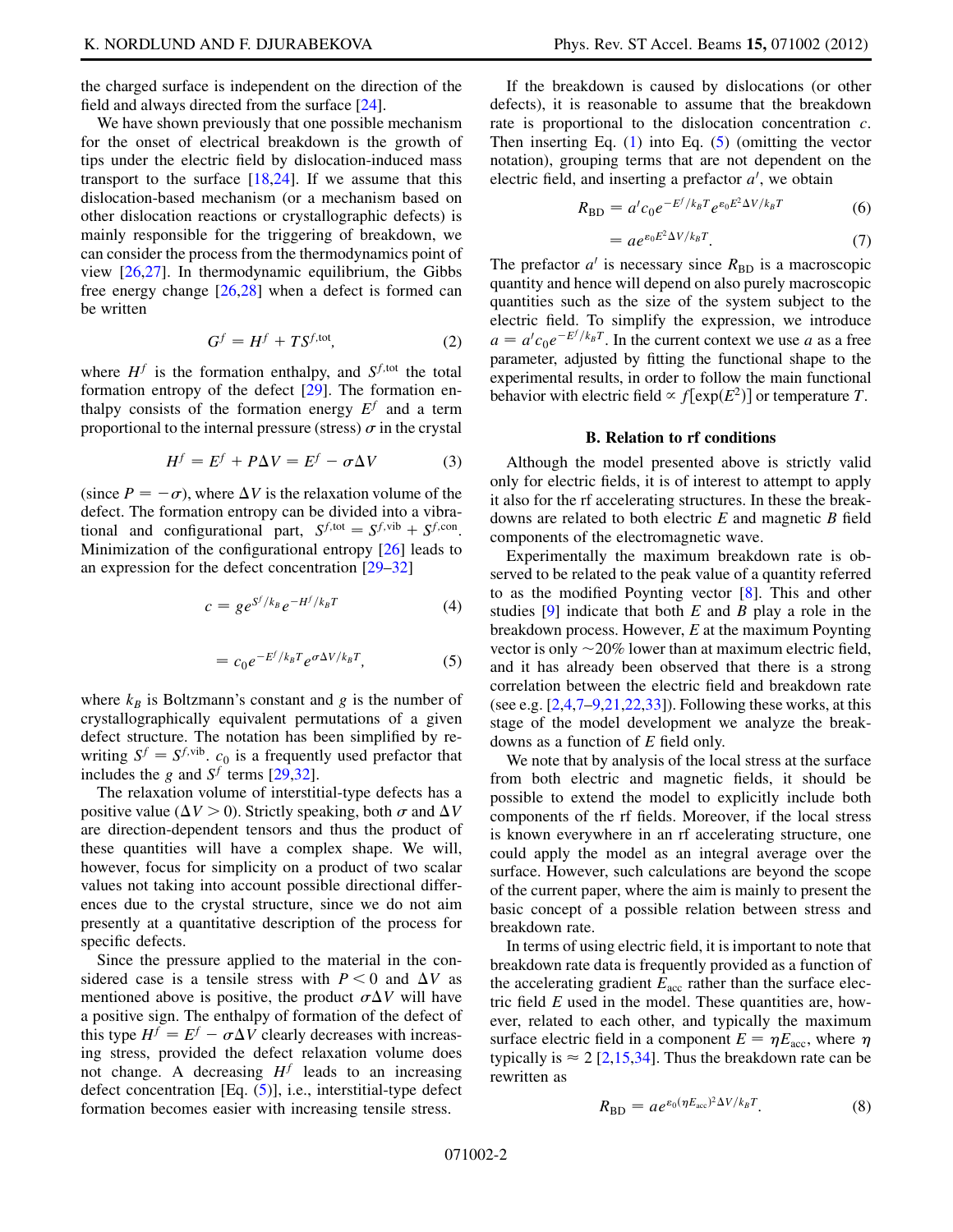### C. Summary of model

Equation [\(6](#page-1-1)) is the central result of the model. It predicts that if the onset of electric breakdown is associated with any kind of crystal defect, the breakdown rate has an exponential dependence on  $E^2$ . Moreover, in case the magnetic contribution to the stress is proportional to the electric field at the surface, the model also predicts that as first approximation the breakdown rate in rf accelerating components has an exponential dependence on  $E_{\text{acc}}^2$ , as<br>given in Eq. (8) Contrary to the previous model [8] the given in Eq. ([8\)](#page-1-2). Contrary to the previous model [[8\]](#page-5-5) the current model also has a functional form for a temperature dependence.

Clearly in both the dc and rf cases the  $R_{BD}$  is in this model very strongly increasing with  $E$ , in agreement with the experimental observations. This can be understood physically by the fact that a tensile stress makes formation of defects with positive relaxation volume easier, and that the basic equation for defect formation is exponential [\[26](#page-6-14)[,27\]](#page-6-15).

## III. TESTS OF MODEL

### A. Electric field dependence

To test the model with respect to dependence of BDR on electric field, we fitted the parameters in  $a$  and  $\Delta V$  in Eq. ([7](#page-1-3)) or [\(8](#page-1-2)) to experimental data on the breakdown rate using the Levenberg-Marquardt least-squares algorithm [\[35\]](#page-6-21) implemented for fitting arbitrary functions following Ref. [\[36\]](#page-6-22). For fitting we used  $T = 300$  K.

As the model is directly relevant to breakdown under static electric fields, we tested it by fitting the data on breakdown probability measured at the dc setup at CERN [\[16](#page-6-4)[,18,](#page-6-10)[21](#page-6-8)]. The results are illustrated in Fig. [1](#page-2-0), which also shows a fit of a power law  $aE<sup>x</sup>$ . The fits can be considered

<span id="page-2-0"></span>

FIG. 1. Measured dependences of  $R_{\text{BD}}$  versus electric field at the dc breakdown measurement setup at CERN [[21](#page-6-8)] and fits of our model (solid lines) as well as power laws (dashed lines) to the data.

<span id="page-2-1"></span>

FIG. 2. Measured dependences of breakdown rate  $R_{\text{BD}}$ (in units of breakdown per pulse, bpp) versus accelerating gradient  $E_{\text{acc}}$  for different accelerating structures [[8\]](#page-5-5) and fits of the model to the data. The numbers indicate the data sets as defined in Ref. [[8](#page-5-5)].

to be of comparable quality to each other, showing that the model developed in this paper can also reproduce experimentally observed breakdown rates.

Since the power law model (a dependence on electric field only) has been used to examine breakdown rates in rf cavities, we proceeded to test whether the current model can also fit well rf breakdown rates. The results are illus-trated in Figs. [2](#page-2-1)[–4.](#page-3-0) Figures 2 and  $3(a)$  show that the rf experimental data can be very well reproduced by the model. Figure  $3(b)$  shows fits of a power law  $aE<sup>x</sup>$  to the data. Comparison of the fits in parts (a) and (b) show that the fits are of comparable quality. The data set ''Circular Mo'' is clearly better reproduced by the current model, however, considering the scatter in the other experimental data sets, this may simply be fortuitous.

The fit (which was carried out taking the errors into account  $[36]$  $[36]$  $[36]$  in Fig. [4](#page-3-0) shows that the current model provides a better fit to the highest gradient data point, which has the smallest error bars.

#### B. Interpretation of  $\Delta V$  values

The fit results are given in Table [I,](#page-3-2) in terms of the prefactor and  $\Delta V \eta^2$ . For dc experiments  $\eta = 1$ . For rf components, analysis of the experimental conditions show [\[34\]](#page-6-20) that for the electric field  $\eta$  is in the range 1.86–2.13. Assuming a value of  $\eta = 2.0$ , we can roughly estimate that the relaxation volumes  $\Delta V$  are in the range 40–1100 nm<sup>3</sup> the relaxation volumes  $\Delta V$  are in the range 40–1100 nm<sup>3</sup>. Using an approximate value of  $0.01 \text{ nm}^3$  for the atomic volume  $\Omega$  in metals (e.g. in Cu the true value is 0.0119 nm<sup>3</sup>) this translates to  $\approx 4000-110000$  O 0.0119 nm<sup>3</sup>), this translates to  $\approx 4000-110000 \Omega$ .<br>This size scale suggests a possible nature of the

This size scale suggests a possible nature of the defects responsible for the breakdown. The tips believed to be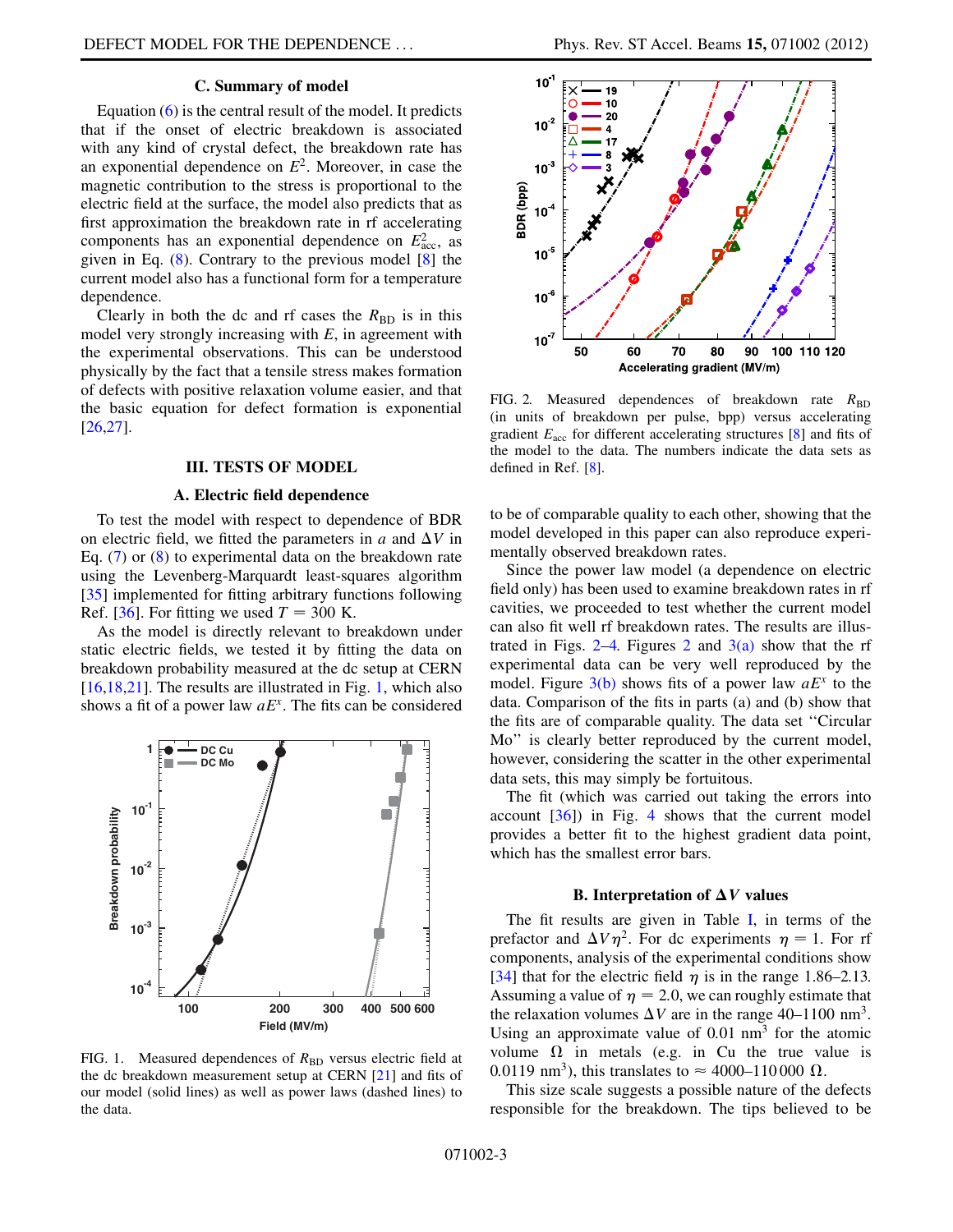<span id="page-3-3"></span>

<span id="page-3-1"></span>FIG. 3. (a) Measured dependences of  $R_{BD}$  (in units of breakdown per pulse, bpp) versus electric field for different accelerating structures and fits of the model to the data. For clarity, the results of the functional fit are not shown for all E values for all data sets. (b) Fits of power law functions to the same data. The experimental data and their labels are from [\[42\]](#page-6-28).

<span id="page-3-0"></span>

<span id="page-3-2"></span>TABLE I. Results from fit. The units of  $a$  is breakdowns per pulse (bpp) and for  $\Delta V$   $m^{-3}$ .  $\eta$  is a unitless factor that gives the ratio between surface field and accelerating gradient (see text) in ratio between surface field and accelerating gradient (see text) in rf cavities. For the DC experiments (top two entries)  $\eta = 1$ . The labels correspond to the ones in Figs. 1–4. labels correspond to the ones in Figs. [1–](#page-2-0)[4.](#page-3-0)

| Label            | $a$ (bpp)                  | $\Delta V \eta^2$ (m <sup>-3</sup> ) |
|------------------|----------------------------|--------------------------------------|
| DC Cu            | $0.632\,240\times10^{-05}$ | $0.138760 \times 10^{-24}$           |
| DC Mo            | $0.101751 \times 10^{-08}$ | $0.354737 \times 10^{-25}$           |
| 19               | $0.217011 \times 10^{-08}$ | $0.147812 \times 10^{-23}$           |
| 10               | $0.246328 \times 10^{-10}$ | $0.131642 \times 10^{-23}$           |
| 20               | $0.280939 \times 10^{-08}$ | $0.906207 \times 10^{-24}$           |
| 4                | $0.780480 \times 10^{-13}$ | $0.113770 \times 10^{-23}$           |
| 17               | $0.192000 \times 10^{-11}$ | $0.966961 \times 10^{-24}$           |
| 8                | $0.219745 \times 10^{-12}$ | $0.739714 \times 10^{-24}$           |
| 3                | $0.829316 \times 10^{-13}$ | $0.686151 \times 10^{-24}$           |
| HDS 11 Al        | $0.109\,045\times10^{-08}$ | $0.247608 \times 10^{-23}$           |
| HDS 11 Mo        | $0.501828 \times 10^{-13}$ | $0.427205 \times 10^{-23}$           |
| HDS 60 Cu        | $0.885219 \times 10^{-10}$ | $0.211\,061\times10^{-23}$           |
| HDS 11 Ti        | $0.849\,027\times10^{-06}$ | $0.800532 \times 10^{-24}$           |
| HDS 60 Cu small  | $0.264894 \times 10^{-08}$ | $0.104744 \times 10^{-23}$           |
| HDX 11 Cu small  | $0.236608 \times 10^{-10}$ | $0.152118 \times 10^{-23}$           |
| Circular Cu      | $0.404675 \times 10^{-11}$ | $0.103809 \times 10^{-23}$           |
| Circular Mo      | $0.763293 \times 10^{-07}$ | $0.302748 \times 10^{-24}$           |
| T18 VG2.4 252 ns | $0.119730 \times 10^{-11}$ | $0.584143 \times 10^{-24}$           |
| T18 VG2.4 412 ns | $0.389232 \times 10^{-15}$ | $0.108155 \times 10^{-23}$           |

grown on the surfaces are estimated to be in the size range 10–100 nm [[8\]](#page-5-5). Such tips could, at least in principle, grow by emission of interstitial-type prismatic dislocation loops (platelets of extra atoms in the lattice) [[37](#page-6-23)[–39\]](#page-6-24) or dislocation loops with the Burgers vector in the glide plane [\[24](#page-6-12)[,37,](#page-6-23)[40](#page-6-25)] in the similar size range. Large interstitial-like dislocation loops in metals are known to have a relaxation volume of  $\approx 1 \Omega$  per atom in the loop [\[31,](#page-6-26)[40\]](#page-6-25). Assuming<br>circular interstitial-like dislocation loops of one atom layer circular interstitial-like dislocation loops of one atom layer thickness, we can now roughly estimate the radius of one loop from  $\pi r^2 d = \Delta V$ , where d is the thickness of one atomic layer. Using a typical value of  $d = 0.2$  nm, one obtains a range of loop radii  $\approx 8-40$  nm. This value compares very well with the experimental estimates of tip sizes  $\sim$ 10–100 nm [\[8\]](#page-5-5).

#### C. Interpretation of power law exponents

We next turn to the question of why the power law exponents obtained in previous fits are so high (typical dependences are about  $E^{30}$  [\[8\]](#page-5-5)). The fits obtained in Figs. [1–](#page-2-0)[4](#page-3-0) show that the slope of the two fitted functions

$$
R_{\rm BD} = a e^{\varepsilon_0 E^2 \Delta V / (k_B T)}
$$
 (9)

$$
R'_{\rm BD} = a'E^{\gamma} \tag{10}
$$

is similar in the  $E$  range of interest. To compare the slopes as a function of  $E$ , we take the logarithm of both equations:

$$
\log R_{\rm BD} = \log a + \frac{\varepsilon_0 E^2 \Delta V}{k_B T} \tag{11}
$$

FIG. 4. Measured dependences of  $R_{BD}$  (in units of breakdown per pulse, bpp) versus electric field for the T18 accelerating structure [[33](#page-6-19),[43](#page-6-27)] and fits of our model (solid lines) as well as power laws (dashed lines) to the data.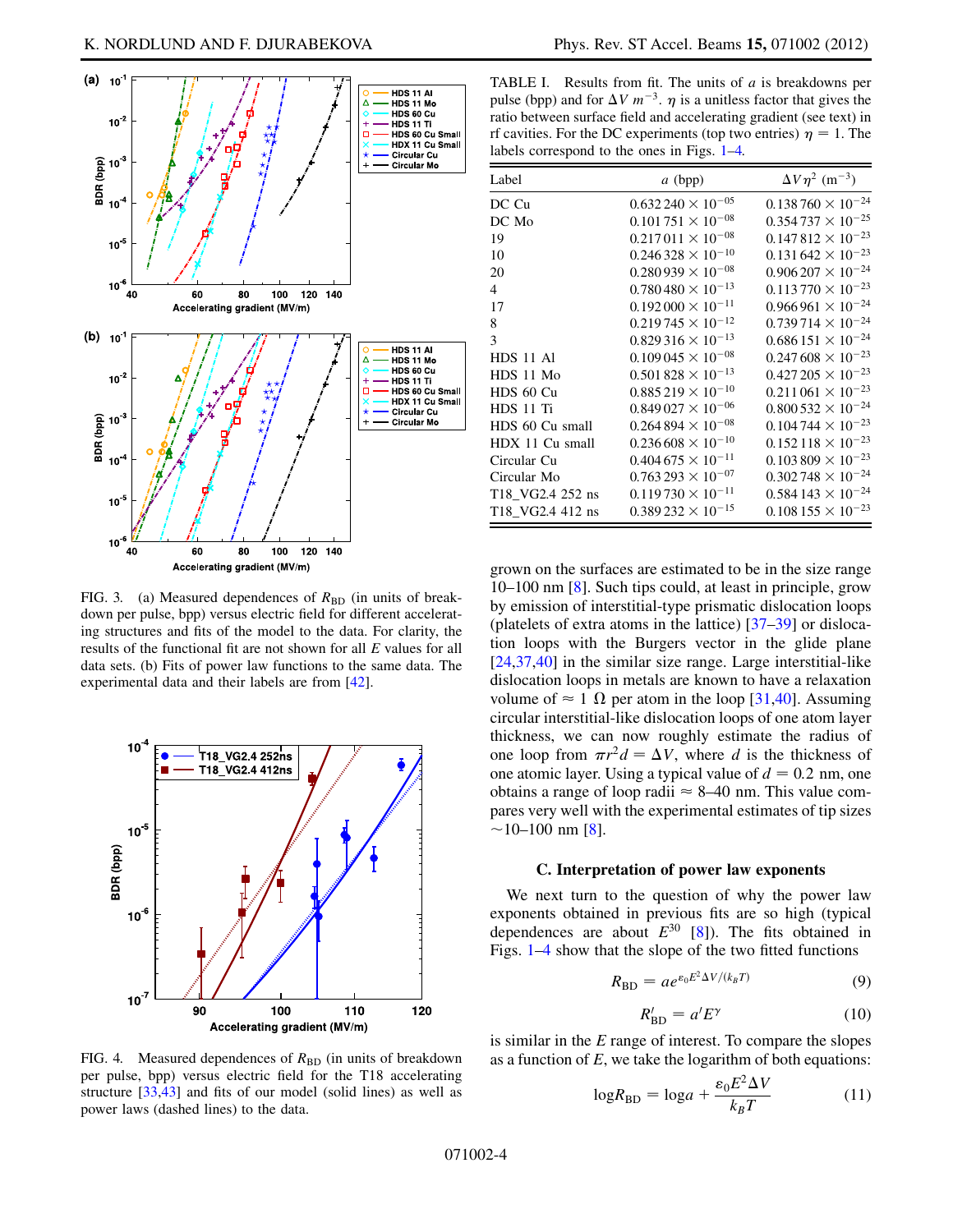$$
\log R'_{\rm BD} = \log a' + \gamma \log E \tag{12}
$$

and make a Taylor series expansion around a field value  $E_0$ in the range of interest, which gives

$$
\log R_{\rm BD} \approx \log a + \frac{\varepsilon_0 E_0^2 \Delta V}{k_B T} + \frac{2\varepsilon_0 E_o \Delta V}{k_B T} (E - E_0) \quad (13)
$$

$$
\log R'_{\rm BD} \approx \log a' + \gamma \log E_0 + \frac{\gamma}{E_0} (E - E_0). \tag{14}
$$

Comparison of these two forms shows that the slope of the curves close to  $E_0$  is given by the prefactors to the  $(E - E_0)$ <br>terms, which allows one to solve for the exponent  $\alpha$ . terms, which allows one to solve for the exponent  $\gamma$ :

$$
\gamma = \frac{2\varepsilon_0 E_o^2 \Delta V}{k_B T} \tag{15}
$$

Taking for instance the values of  $\Delta V = 0.3547 \times 10^{-25}$  m<sup>-3</sup><br>obtained in the "DC Mo" fit (see Table L and Fig. 1) obtained in the ''DC Mo'' fit (see Table [I](#page-3-2) and Fig. [1\)](#page-2-0), expanding around  $E_0 = 500 \text{ MV/m}$  and using  $T =$ 300 K, one obtains  $\gamma = 37.8$ , which agrees very well with the power law fit shown in Fig. [1](#page-2-0) which gave  $\gamma_{\text{fit}} =$ 36:9. This comparison shows that the very high exponents obtained in the previous power law fits are consistent with the current model, and can be explained by taking into account the tensile stresses due to the electric field component.

#### D. Dependence on surface heating

<span id="page-4-3"></span>Radio-frequency experiments [\[41\]](#page-6-29) have shown that the breakdown rate also depends strongly on the maximum surface heating, see Fig. [5.](#page-4-0) The heating is presumed to be primarily due to the magnetic component of the field, and thus not directly dependent on the electric field component.

In our model, the breakdown rate depends exponentially on inverse temperature, as evident, e.g., from Eq. [\(6](#page-1-1)). Since the heating is exponential, it is reasonable to assume that

<span id="page-4-0"></span>

FIG. 5. Experimental data on dependence of breakdown rate on the peak temperature increase in accelerating components. The experimental data are from Ref. [[41](#page-6-29)].

the breakdown rate is dominated by the regions of peak surface heating.

<span id="page-4-1"></span>To analyze the experimental dependence on temperature, we rewrite  $T = T_0 + \Delta T$ , where  $\Delta T$  is the peak pulse heating. Regrouping the terms, one can write Eq. ([6](#page-1-1)) as

$$
R_{\rm BD} = a' c_0 e^{(-E^f + \varepsilon_0 E^2 \Delta V) / [k_B (T_0 + \Delta T)]}.
$$
 (16)

In this form, we can fit the experimental  $R_{BD}$  vs  $\Delta T$  data. The fits give excellent agreement with the experiments, see Fig. [5.](#page-4-0)

We used in the fitting a reference temperature  $T_0$  = 300 K and  $E = \eta E_{\text{acc}} = 2 \times 110 \text{ MV/m}$  based on data for the accelerating field provided in [41]. Note that since for the accelerating field provided in [[41](#page-6-29)]. Note that since the dependence of  $\Delta T$  is linear on both  $E^f$  and  $\Delta V$ , it is not possible to distinguish between these two terms in Eq. ([16\)](#page-4-1). Hence, the exact choice of  $E$  does not matter, as the fit only can give the sum  $(E^f - \varepsilon_0 E^2 \Delta V)$ . This quantity is the defect formation enthalny  $H^f$  and we obtain  $\approx 1.4 \text{ eV}$ defect formation enthalpy  $H^f$ , and we obtain  $\approx 1.4$  eV for it.

Finally, as a minor side point, we consider why the dependence of log $R_{\text{BD}}$  with  $\Delta T$  appears linear in Fig. [5.](#page-4-0) Taking the logarithm on both sides of Eq.  $(16)$  $(16)$  and using for brevity the defect formation enthalpy  $H^f = E^f - \varepsilon_0 E^2 \Delta V$ , one<br>obtains obtains

<span id="page-4-2"></span>
$$
\log R_{\rm BD} = \log a' c_0 + \log e^{-H^f/[k_B(T_0 + \Delta T)]} \tag{17}
$$

$$
= \log(a'c_0) + \frac{-H^f}{k_B T_0 (1 + \frac{\Delta T}{T_0})}
$$
(18)

$$
\approx \log(a'c_0) + \frac{-H^f}{k_B T_0} - \frac{-H^f}{k_B T_0} \frac{\Delta T}{T_0},\tag{19}
$$

where the Taylor series approximation  $1/(1+\epsilon) \approx 1 - \epsilon$ <br>was used since currently  $\Delta T/T \ll 1$ . The defect formation was used since currently  $\Delta T/T \ll 1$ . The defect formation enthalpy term  $H^f = E^f - \varepsilon_0 E^2 \Delta V$  must be positive<br>(otherwise defect formation would be spontaneous). Hence (otherwise defect formation would be spontaneous). Hence, the term  $-H<sup>f</sup>$  is negative, and considering the minus sign in front of the last term in Eq. [\(19\)](#page-4-2), it predicts as a first approximation a linear increase of log $R_{\rm BD}$  with  $\Delta T$ , fully consistent with the experimental observations.

### IV. DISCUSSION AND CONCLUSION

Our model provides a possible physical reason to the strong dependence of the breakdown rate on electric field. Moreover, the curvature of the functional form in the loglog plots provides a way to test the model. Indeed, the very good fit of the model to the data sets ''4'' and ''Circular Mo" in Figs. [2](#page-2-1) and [3](#page-3-3) suggests that such a curvature is indeed present. If experimental data becomes available in a wider range of E, this should provide a test of the model.

Grudiev et al. have pointed out that any exponential model has the feature of predicting a nonzero breakdown rate at zero field, which is obviously not physical [\[8\]](#page-5-5). The current model does predict a nonzero breakdown rate at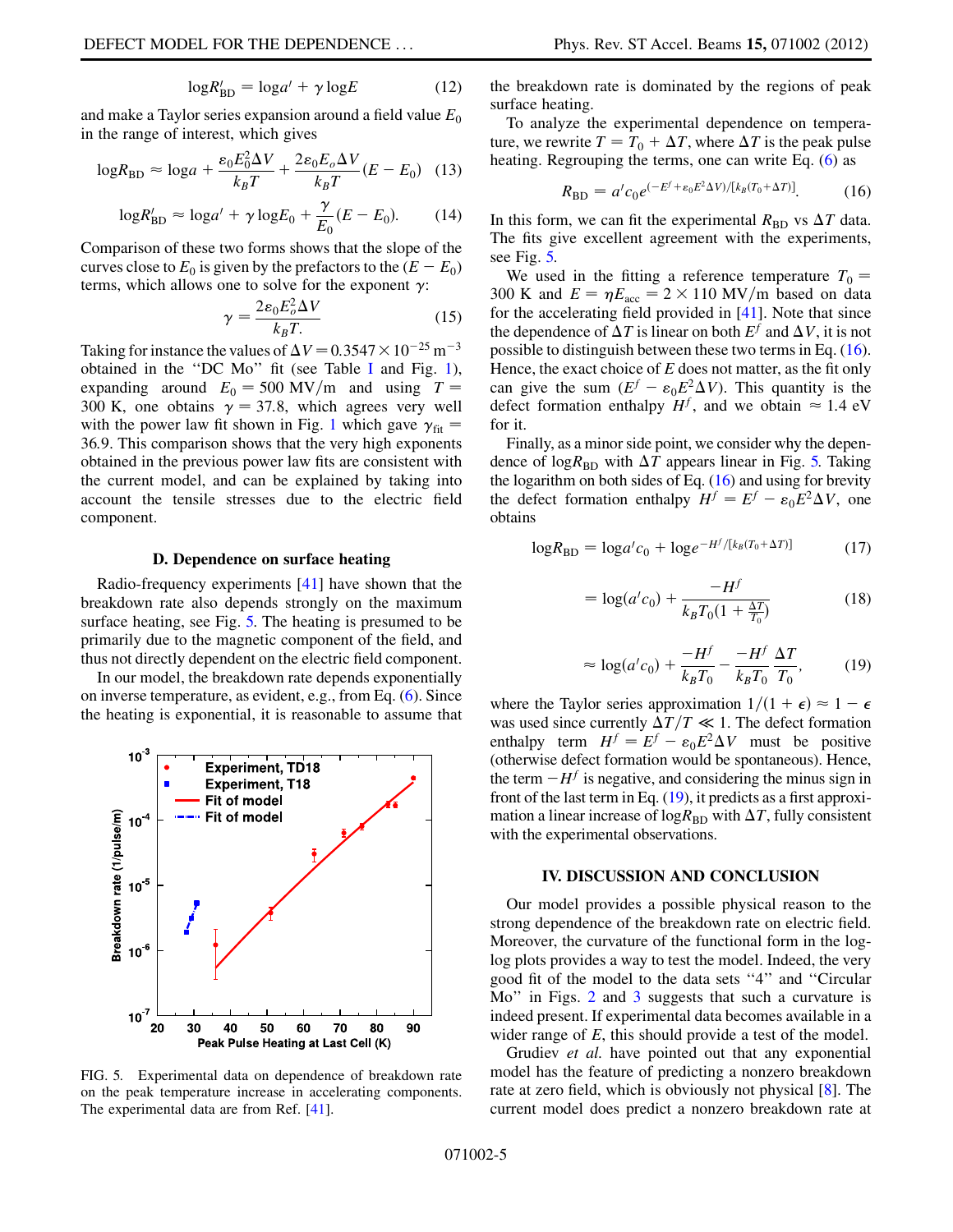$E = 0$ . However, its physical motivation provides a natural solution to this conundrum: the defect concentration is indeed nonzero even without any stress. But without any electric field, the surface charging and field electron emission is zero, rendering electric breakdown essentially impossible. On the other hand, this suggests that it might be relevant to extend the model with a term dependent on the electron field emission. We tested that a direct fit of the Fowler-Nordheim equation does not alone provide a good fit to the data because the function is fairly flat around the electric field region of interest; however, a product of the Fowler-Nordheim equation and the current model clearly would provide a good fit. However, since already the current model gives very good fits to the data, one cannot currently deduce further information from the fits, as more free parameters would lead to overfitting.

The surface heating analysis (Sec. [III D\)](#page-4-3) shows that the model is also consistent with temperature changes. However, one should note that the fits of electric field and heating are not completely independent. The magnetic field causing the heating is correlated with the electric field. The model could be extended to fit both variables at the same time, but as the fits are already essentially perfect with one variable fitting only, one could not (similarly to the case of the Fowler-Nordheim fits) deduce more information from such fits without additional experimental data.

Experience in building klystrons and high-gradient accelerating structures show that high temperature heat treatments, in excess of 1000 degrees, are extremely beneficial for improving the conditioning time (the number of breakdowns needed to achieve operating levels) and high-gradient performances of the devices. Our model also provides a tentative physical interpretation to this. Annealing reduces defect density in a material and increases grain size. Both effects reduce the possibilities to form dislocation-type defects, i.e., reduce the defect formation entropy in Eq. [\(4](#page-1-4)) and hence the expected defect concentration.

The current model is not able to explain all features of the complex breakdown phenomenon. However, a further refinement of the model can be done by incorporating the effect of the magnetic-field induced stresses. Similarly, the possible role of field enhancement factors  $\beta$  of a tip is not currently included in the model. This factor will lead to a locally enhanced tensile stress, which could be accounted for by adding a  $\beta$  factor with the field E. However, as  $\beta$  is not known in the general case, we have not included it at this stage. Likewise, the dislocation mobility rates are not included in any way. However, since dislocations can move on picosecond time scales, we believe that the rate-limiting step in breakdowns is the initial nucleation, which is described by the formation enthalpy in the current model. If more accurate understanding of the breakdown triggering mechanism becomes available, the model could be extended to include also defect migration rates (which are described by another exponential term [[30](#page-6-30)]).

Finally, we note that, although we assumed in the discussion above that the defects would be dislocations, the model does not per se require this: it is equally valid for any crystallographic defect. However, considering their dominating role in the plasticity of metals [\[27\]](#page-6-15), dislocations are certainly the most likely candidate for the defect in the model.

In conclusion, we have presented a physically motivated model that can reproduce well a wide range of data on the dependence of vacuum microwave breakdown rate on electric field in high-gradient linear collider components.

## ACKNOWLEDGMENTS

We thank T. Higo and A. Grudiev for providing their data set for our use, as well as A. Pohjonen, A. Grudiev, S. Calatroni, and V. Dolgashev and especially W. Wuensch for many useful discussions. This work was performed within the Finnish Centre of Excellence in Computational Molecular Science (CMS), financed by The Academy of Finland and the University of Helsinki, and was also supported by the Academy of Finland project MECBETH.

- <span id="page-5-0"></span>[1] The Compact Linear Collider Study, [http://clic-study](http://clic-study.web.cern.ch/clic-study/) [.web.cern.ch/clic-study/.](http://clic-study.web.cern.ch/clic-study/)
- <span id="page-5-4"></span>[2] C. Adolphsen, in Proceedings of the 2003 Particle Accelerator Conference, edited by J. Chew, P. Lucas, and S. Webber (IEEE, Washington, 2003), Vol. 1–5, pp. 668–672.
- [3] C. Adolphsen, in Proceedings of the 2005 PAC Conference (IEEE, Washington, 2005) [\[http://accelconf.web.cern.ch/](http://accelconf.web.cern.ch/Accelconf/p05/PAPERS/TOPE002.PS) [Accelconf/p05/PAPERS/TOPE002.PS\]](http://accelconf.web.cern.ch/Accelconf/p05/PAPERS/TOPE002.PS).
- <span id="page-5-6"></span>[4] R. Corsini, S. Döbert, R. Fandos, A. Grudiev, E. Jensen, T. Ramsvik, J. Rodriguez, J. Sladen, I. Syratchev, M. Taborelli, F. Tecker, P. Urschütz, I. Wilson, W. Wuensch, and O. Mete, in Proceedings of LINAC 2006 (2006), THP077.
- [5] W. Wuensch, Technical Report No. CERN-AB-2006-085 CLIC Note 700, CERN (unpublished).
- [6] D. R. Swenson, A. T. Wu, E. Degenkolb, and Z. Insepov, [AIP Conf. Proc.](http://dx.doi.org/10.1063/1.2409158) 877, 370 (2006).
- <span id="page-5-7"></span>[7] A. Descoeudres, S. Calatroni, and M. Taborelli, in Proceedings of the 11th European Particle Accelerator Conference, Genoa, 2008 (EPS-AG, Genoa, Italy, 2008), p. 577.
- <span id="page-5-5"></span>[8] A. Grudiev, S. Calatroni, and W. Wuensch, *[Phys. Rev. ST](http://dx.doi.org/10.1103/PhysRevSTAB.12.102001)* Accel. Beams 12[, 102001 \(2009\).](http://dx.doi.org/10.1103/PhysRevSTAB.12.102001)
- <span id="page-5-1"></span>[9] F. Wang, C. Adolphsen, and C. Nantista, [Phys. Rev. ST](http://dx.doi.org/10.1103/PhysRevSTAB.14.010401) Accel. Beams 14[, 010401 \(2011\).](http://dx.doi.org/10.1103/PhysRevSTAB.14.010401)
- <span id="page-5-3"></span><span id="page-5-2"></span>[10] B. Jüttner, Beiträge aus der Plasmaphysik 19, 25 (1979).
- [11] R. Behrisch, in Physics of Plasma-Wall Interactions in Controlled Fusion, NATO Advanced Study Institutes, Ser. B, Vol. 131, edited by D. E. Post and R. Behrisch (Plenum Press, New York, 1986), pp. 495–513.